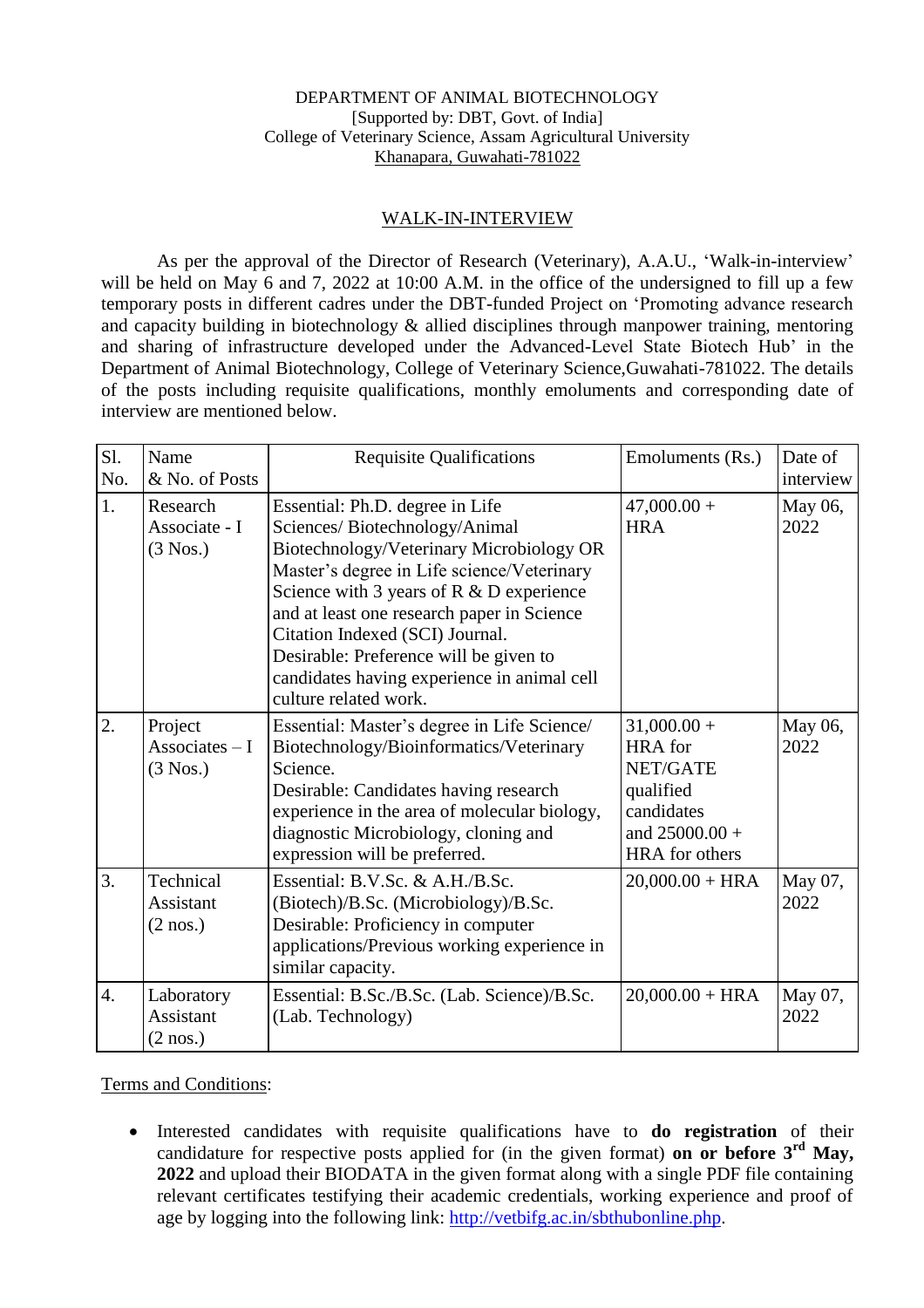- Candidates willing to apply for more than one post may indicate the same by clicking on the corresponding check boxes.
- Only selected short-listed candidates will be called for appearing in the interview to be held on 6<sup>th</sup> & 7<sup>th</sup> May, 2022. They will be intimated by email and/or phone on 4<sup>th</sup>/5<sup>th</sup> May, 2022.
- At the time of interview, the short-listed candidates have to submit a copy of their BIODATA (format enclosed), one set of hard copies of all relevant documents (selfattested) and a Bank Draft of Rs. 50.00 (Rupees Fifty only) / Rs.25.00 (Rupees Twenty five only) for ST/SC candidates (separately for each post applied for), drawn in favour of Director of Research (Veterinary) payable at Khanapara, Guwahati. They shall have to also produce the original documents for verification at the time of interview.
- The posts are purely temporary and coterminous with the project. The recruitment will be initially for one year and will be extended further based on satisfactory performance of the incumbents.
- Candidates capable of undertaking extensive tour throughout North-East India for collecting animal disease related data and samples as well as to conduct training programmes only need to apply.
- No TA/DA is admissible to the candidates for attending the interview.

The details of terms and conditions may also be seen in the AAU website www.aau.ac.in and the Faculty website: www.vetbifg.ac.in

> $(P. Borah)$ Coordinator, Advanced Level State Biotech Hub Department of Animal Biotechnology College of Veterinary Science Khanapara, Guwahati-781022

> > Dated: 19/04/2022

Memo No. AAU/CVSc/BT/ASBTHub/2022-23/01/53 - 79 Copy to:

- 1. The Registrar. AAU. Jorhat-13
- 2. The Comptroller, AAU, Jorhat-13
- 3. The Director of Research (Vetv.), AAU, Khanapara, Guwahati-22
- 4. All Heads of the Departments, C.V.Sc., A.A.U., Khanapara, Guwahati-22
- 5. The In-charge, ARIS Cell, AAU, Jorhat-13 with a request to upload the advertisement in the university website www.aau.ac.in
- 6. The Coordinator, BIF. AAU, Khanapara, Guwahati-22 with a request to upload the advertisement in the faculty website www.vetbifg.ac.in
- 7. The In-charge, Training and Plaeement Cell, C.V.Sc., AAU, Khanapara, Guwahati-22
- 8. The Employment Officer, Dist. Employment Exchange, Rehabari, Guwahati-8
- 9. The Assam Tribune, Chandmari, Guwahati with a request to publish the advertisement in one issue of the daily.
- 10. Office copy.

E 20,04.202

(P. Borah) Coordinator, Advanced Level State Biotech Hub Department of Animal Biotechnology College of Veterinary Science Khanapara, Guwahati-781022